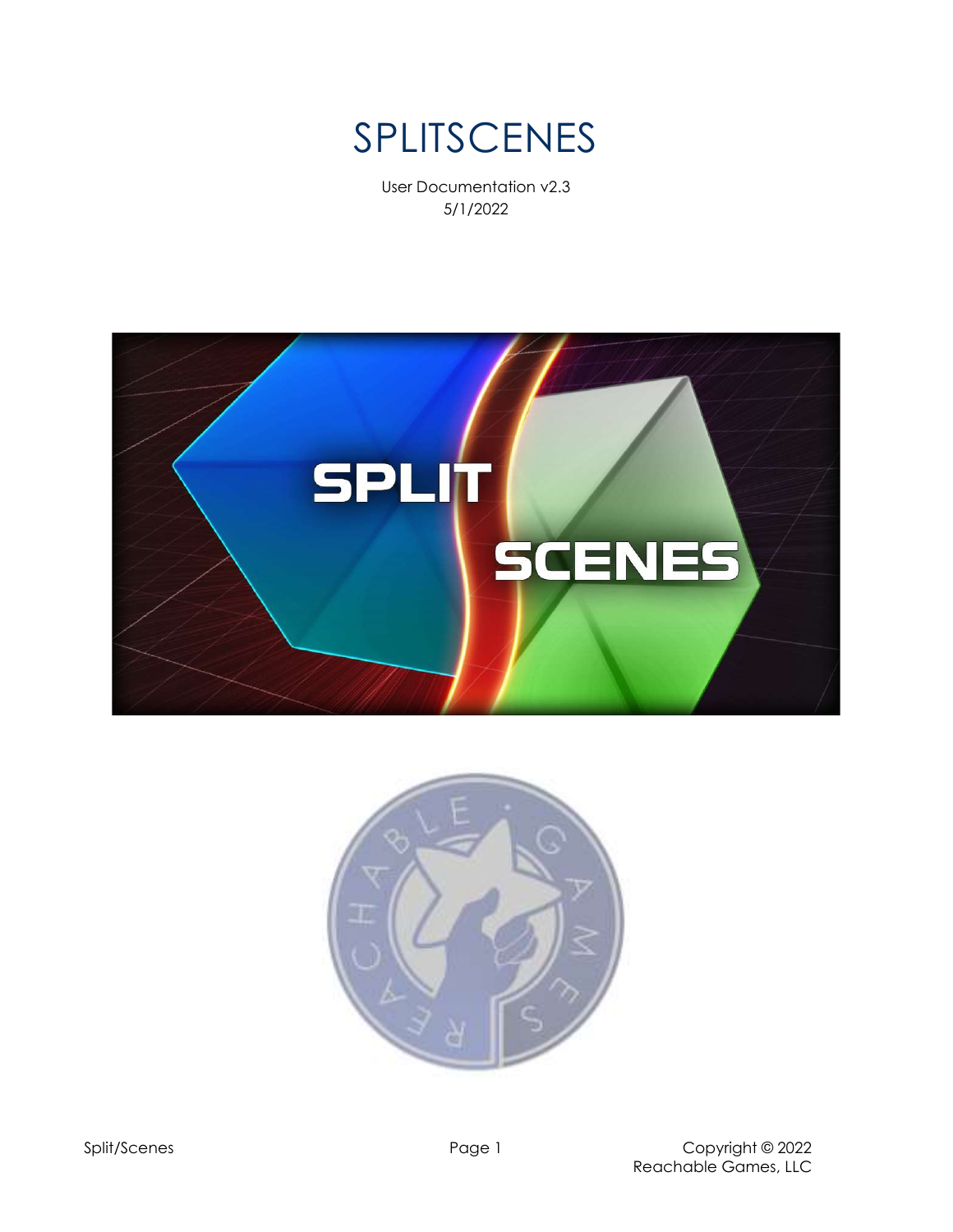# **CONTENTS**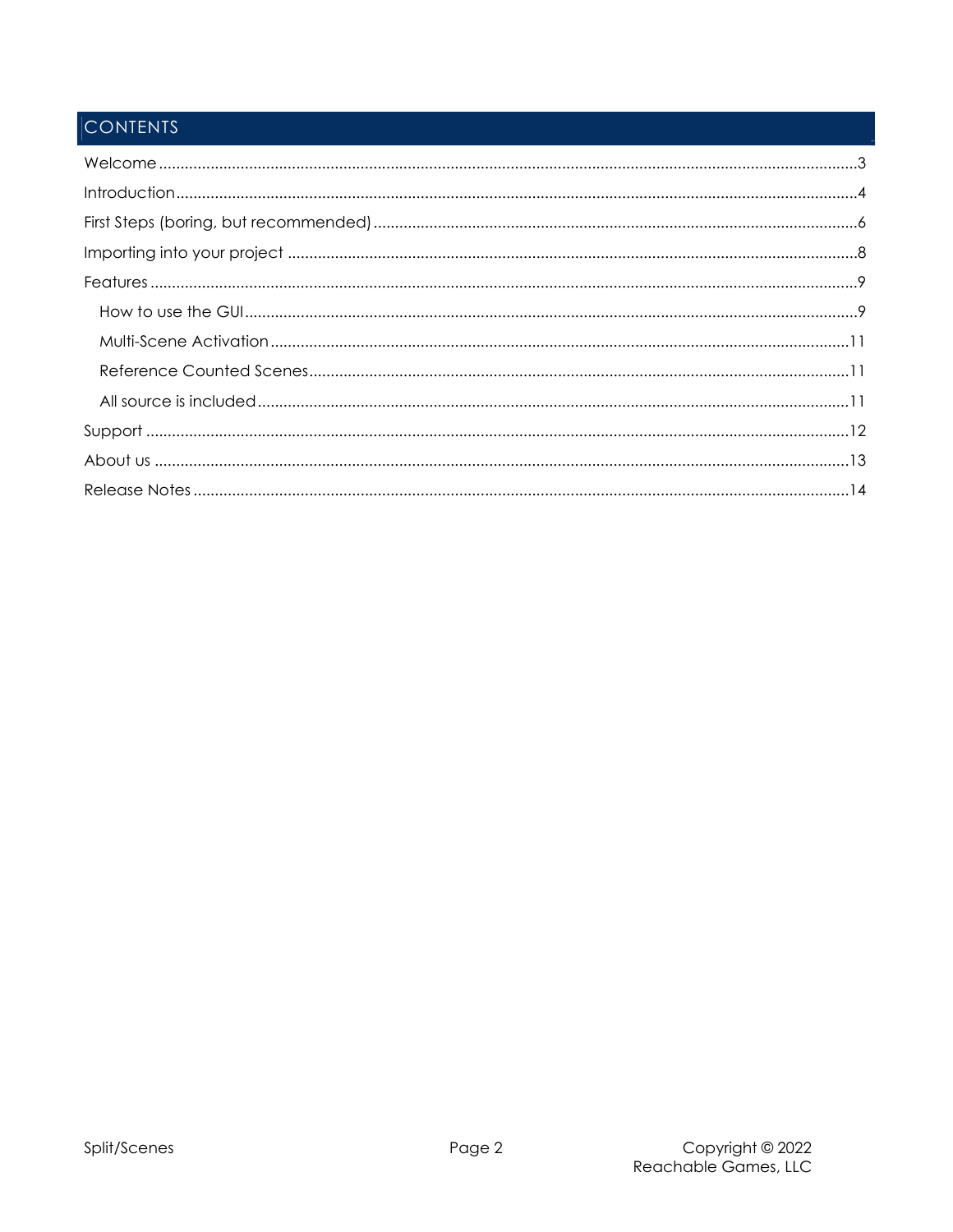## WELCOME

Thanks for checking out **SplitScenes!** Although there are a few other additive scene management tools on the Asset Store, and there are a few dynamic loading systems, we do think SplitScenes offers more usability, simplicity, and features out of the box than the alternatives—especially at our price point.

Due to time constraints and the effort of maintaining the many incremental changes that Unity goes through, we no longer support non-LTS releases. There are just too many random bugs in all the little versions of Unity between LTS releases that it wastes too much time to keep them all running in the same codebase. I hope you understand and enjoy our products with Unity's most stable releases.

Although it has grown since its inception, the concept was initially to enable a better team workflow where a single root scene could automatically manage a set of other scenes like a Photoshop file has Layers. And this works pretty well.

A number of users have asked if there was a way to do dynamic scene transitions for big worlds, or set up asynchronous loading zones for hallway shooters. This most recent release can handle this and much more. A basic example of both of these workflows is included in this asset.

Finally, the Scene Locking feature has been extended to take advantage of the Unity 2019 option to disable object picking in scenes. What this does is prevent you accidentally selecting objects in scenes you don't intend to modify, but additionally Locking detects whenever a scene is modified unintentionally and prompts you before saving it or discarding it accidentally. On a team where artists and gameplay designers work together, it's easy to get things tangled up, but with SplitScenes it's really easy to keep straight. No more merge conflicts! We use SplitScenes internally for our own products, and am happy to fix bugs and add features as they become apparent. Please reach out if you have questions or run into problems.

If you like the asset, please do take a moment to write a positive review or give it a  $\star \star \star \star \star$  rating. Be sure to recommend it to your friends. Building assets for the Unity developer community takes a lot of time and effort, so be sure to support the ones that make your life easier. Otherwise, we won't be able to keep doing it for you.

The URL to leave a review is right here:

https://assetstore.unity.com/packages/tools/utilities/splitscenes-133941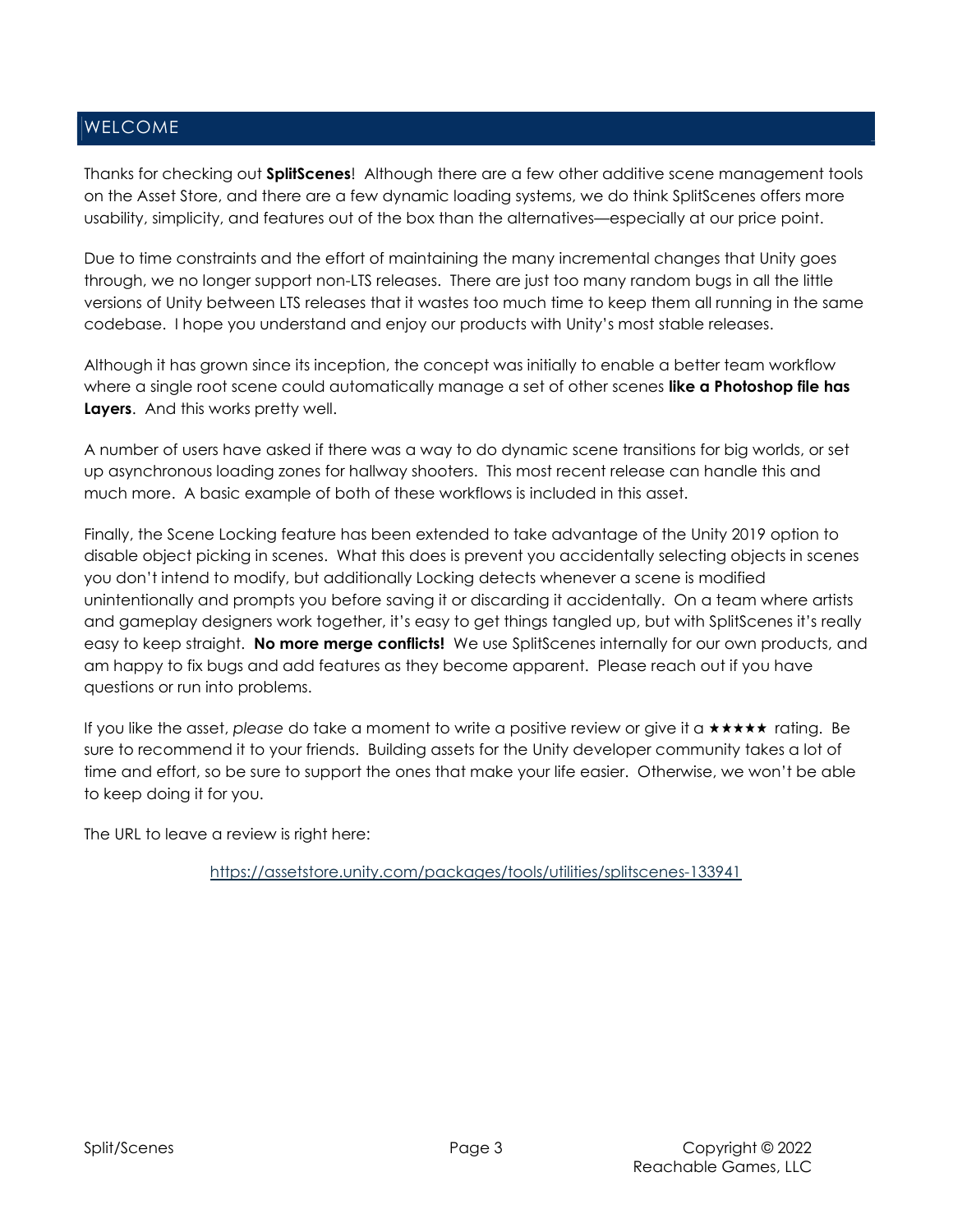## INTRODUCTION

Although the scene system in Unity is powerful, Unity does not come with a good scene management interface. Especially when considering team member specializations, there are logical partitions you can make that allow artists, designers, and programmers to work independently in the same space. However, doing so in Unity's default interface is a very tedious process.

SplitScenes makes working in multiple scenes as easy as using Photoshop layers. The 30 second walkthrough:

- 1. New scene.
- 2. Create Empty.
- 3. Add a SplitScenes Component.
- 4. Save the scene as "testscene".
- 5. You can create more scenes rapidly by clicking the New Scene button on the SplitScenes custom inspector.
- 6. Drag and drop existing scenes onto the colored text box to add them quickly to the list.
- 7. Right-click scenes in the inspector to rearrange the order scenes will load at runtime or delete them from the list.



Notice the new Lock icon on the hierarchy window? This is the fancy new button that helps you control which scenes are modified and which are not. When locked, a scene is defaulted to unpickable so you won't accidentally grab objects and move them in the Scene View. You can toggle that back on if you want, or just pick objects directly in the Hierarchy Window, but the whole point is for you to not accidentally change things. Unlock the scene to do that. It's very common to go do work on a large scene and mess with something unintentionally, and just save everything because it's hard to know what changed. By making it a conscious decision, you are always aware if your work may impact someone else. Don't worry, you can always save changes you meant to make, even if the scene is locked, but SplitScenes does ask you first. I recommend you try it out for a bit, and get used to it, though. All scenes default to locked, even new ones, but it's only one click to unlock that scene and your settings are stored, so the effort is incredibly minimal. But if it's not for you, you can turn off the Lock functionality entirely by toggling Tools  $\rightarrow$  ReachableGames  $\rightarrow$  SplitScenes  $\rightarrow$  Use Scene Locking. It does not affect the SplitScenes functionality in any way.

When you add a scene to a SplitScenes object, it defaults to "Load on Play". That means it will be loaded when the SplitScenes object is activated at runtime. In order for that to work, though, all these scenes must be added to the Build Settings scene list. This is done automatically for you, so you don't have to remember to manage that.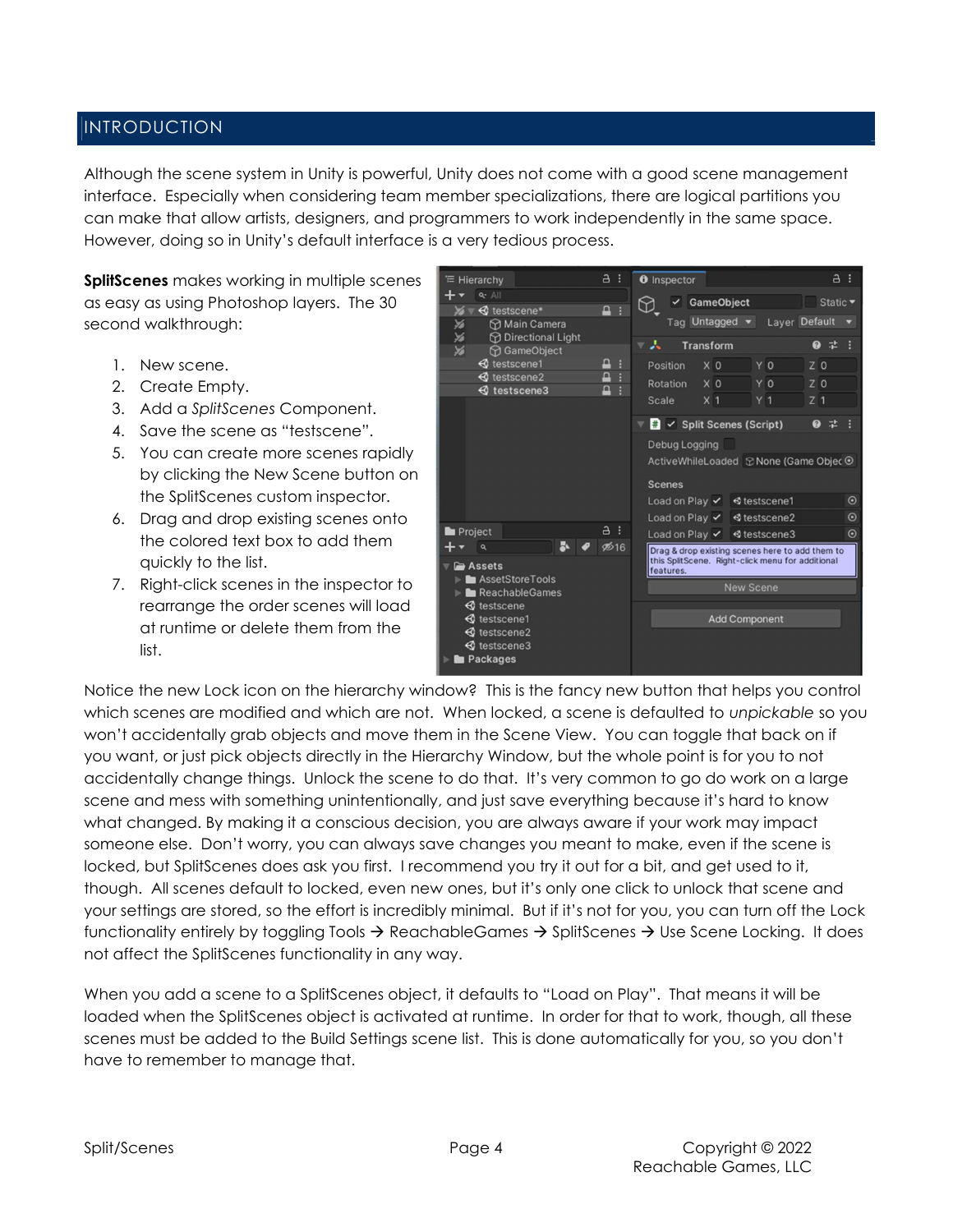If you don't want some of the scenes to load when you hit Play, uncheck the "Load on Play" toggle. If you've divided up the scenes well, you can use this to quickly check out the lighting or environment without the enemies showing up, or add in a debug scene that gives extra information that you want hidden in the final build. This feature opens a lot of possibilities!

My personal suggestion for scene organization should look something like this:

- 1. Root Scene (with a single SplitScenes object in it, and a single light probes set)
	- a. (1 or more) Static Level Geometry, Static Props, etc
	- b. (1) Static Collision
	- c. (1) Baked Static Lights
	- d. (1 or more) Realtime Lights
	- e. (1 or more) Dynamic Props
	- f. (1 or more) Gameplay Scripts (enemy spawners, triggers, etc)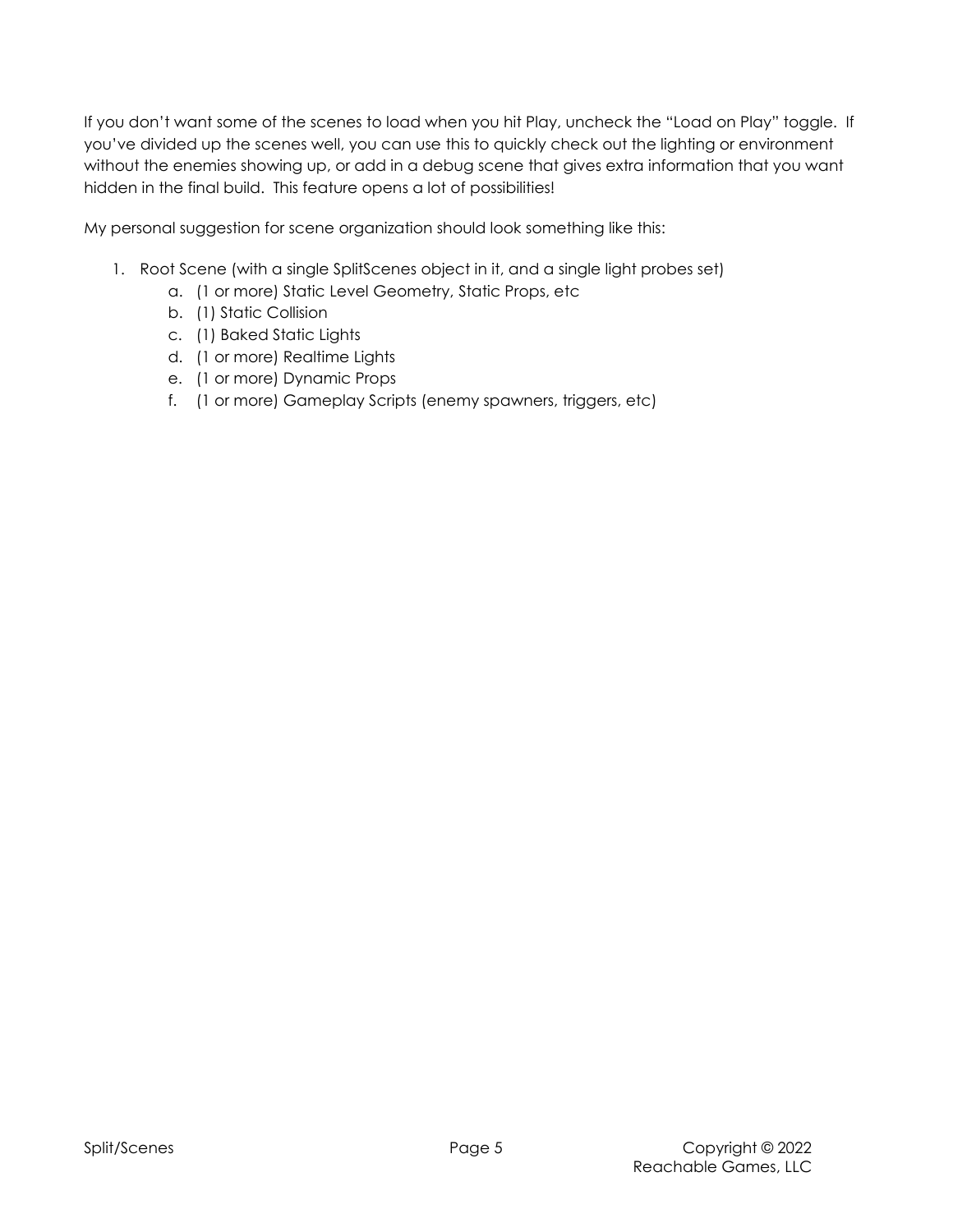## FIRST STEPS (BORING, BUT RECOMMENDED)

This document is the best place to learn about the features and uses about this asset. Please read it thoroughly, as we want to make sure you get the most out of your investment.

- 1. Create a **brand new project**. This may seem unnecessary, and while we go through great lengths to make sure there are no collisions with other assets, it is impossible to provide a guarantee for every combination of settings. Overall, this will give you the best possible experience to first figure out how to use the asset without introducing other variables.
- 2. Install SplitScenes from the Asset Store.
- 3. Open the provided test scene called splitscenestack. All our assets come with example data specifically for trying them in safe isolation. (Later, when you install it into your project, everything under the testScenes folder may be removed.)



- 4. Notice how scenestack1, scenestack2, scenestack3, and scenestack4 are automatically loaded? This is because they are already listed in the SplitScenes object in scenestack. The functionality of the component is to make sure the **managed scenes are loaded in the editor or** at runtime automatically according their settings. These are easily accessed on the custom inspector for the SplitScenes component.
- 5. If you toggle off the SplitScenes component or disable its GameObject, the script instantly removes all the managed scenes from the Editor for you. However, it's possible to have several SplitScenes objects in a scene at once, and they may have overlapping lists of scenes. This is how you can easily build large worlds! A simple example of this is shown in the roaming scene.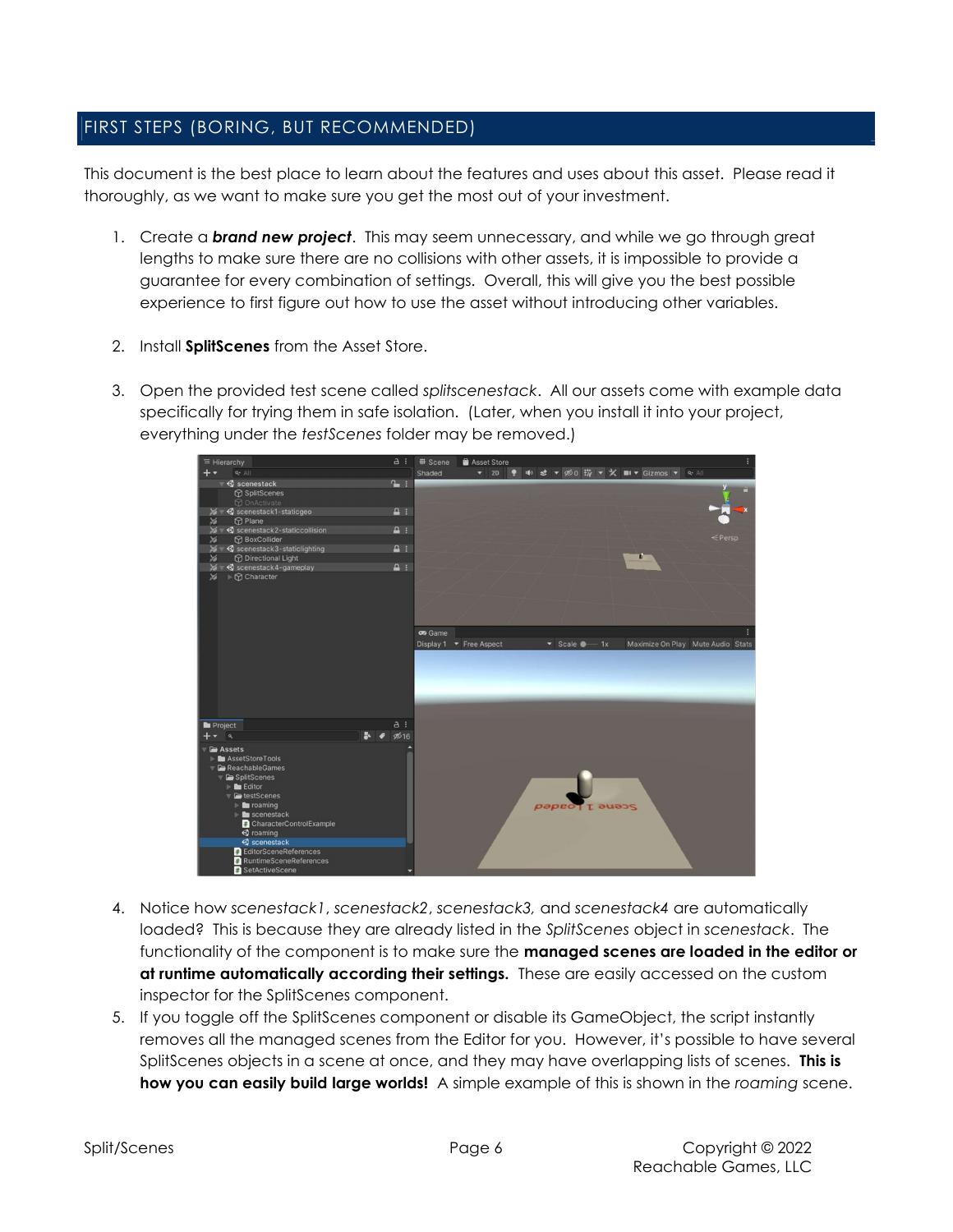- 6. Turn the script back on, then right-click one of the scenes in the Hierarchy Window and select Unload. This built-in Unity mechanism takes the scene out of memory, but leaves it in the scene list.
- 7. Right-click another scene and Remove it from the Hierarchy Window.
- 8. Press the Play button. Notice that all of the scenes are loaded and activated in sequence. Also note that after the scenes are all loaded, the bottom-most scene is highlighted? That is because an object with the SetActiveScene script was connected to the **ActiveWhileLoaded** field. Whenever all the scenes are loaded, whatever GameObject you connect there will be enabled the next frame so you can initialize things at the right time. It is also disabled just before scenes get unloaded, in case you need to save some state.
- 9. Press the Stop button. Notice the scene you Unloaded goes back to that status, but any missing scene is loaded again. So, if some scene is really heavy, rather than just making it invisible with the eyeball button, you can just Unload the scene, which removes it from memory entirely.
- 10. Open the roaming scene now.
- 11. Press Play.
- 12. Walk around with WASD. Notice that there's nothing visible in the scene when you started except a character and some bounding box triggers? This demonstrates multiple overlapping scenes that allows your character to trigger the progressive loading of parts of a level with minimal effort. Pretty sweet!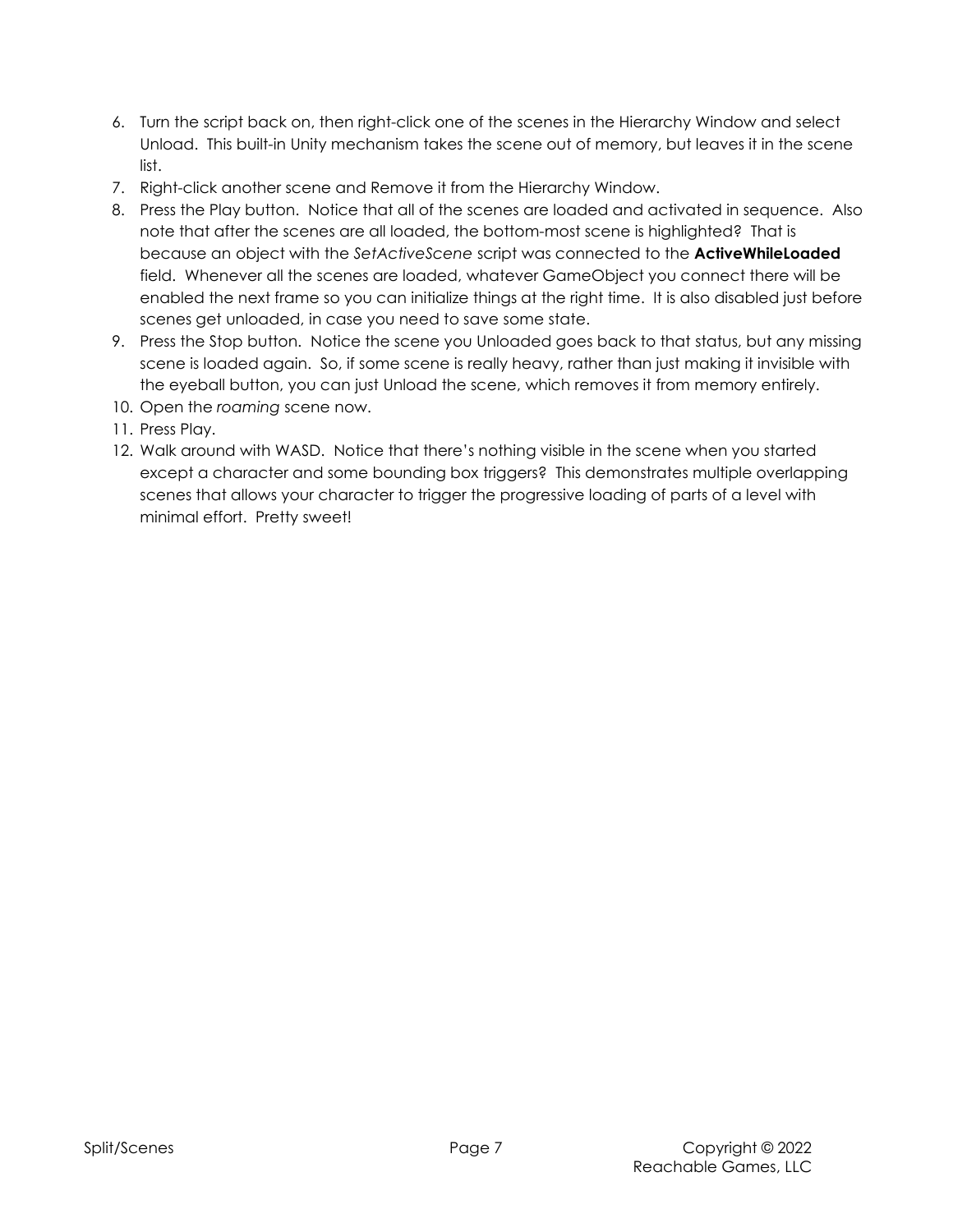## IMPORTING INTO YOUR PROJECT

To set up **SplitScenes**, do the following:

- 1. Import SplitScenes asset package
- 2. Create a new scene to be the root of a set of scene layers
- 3. Typically, delete the default objects in the root scene unless you want them there.
- 4. Click Add Component and select SplitScenes to create a management object in the root scene.
- 5. Click the New Scene button or drag in existing scenes
- 6. Remember to load the root scene to see the whole set at once, although you can simply open and work on a sub-scene anytime.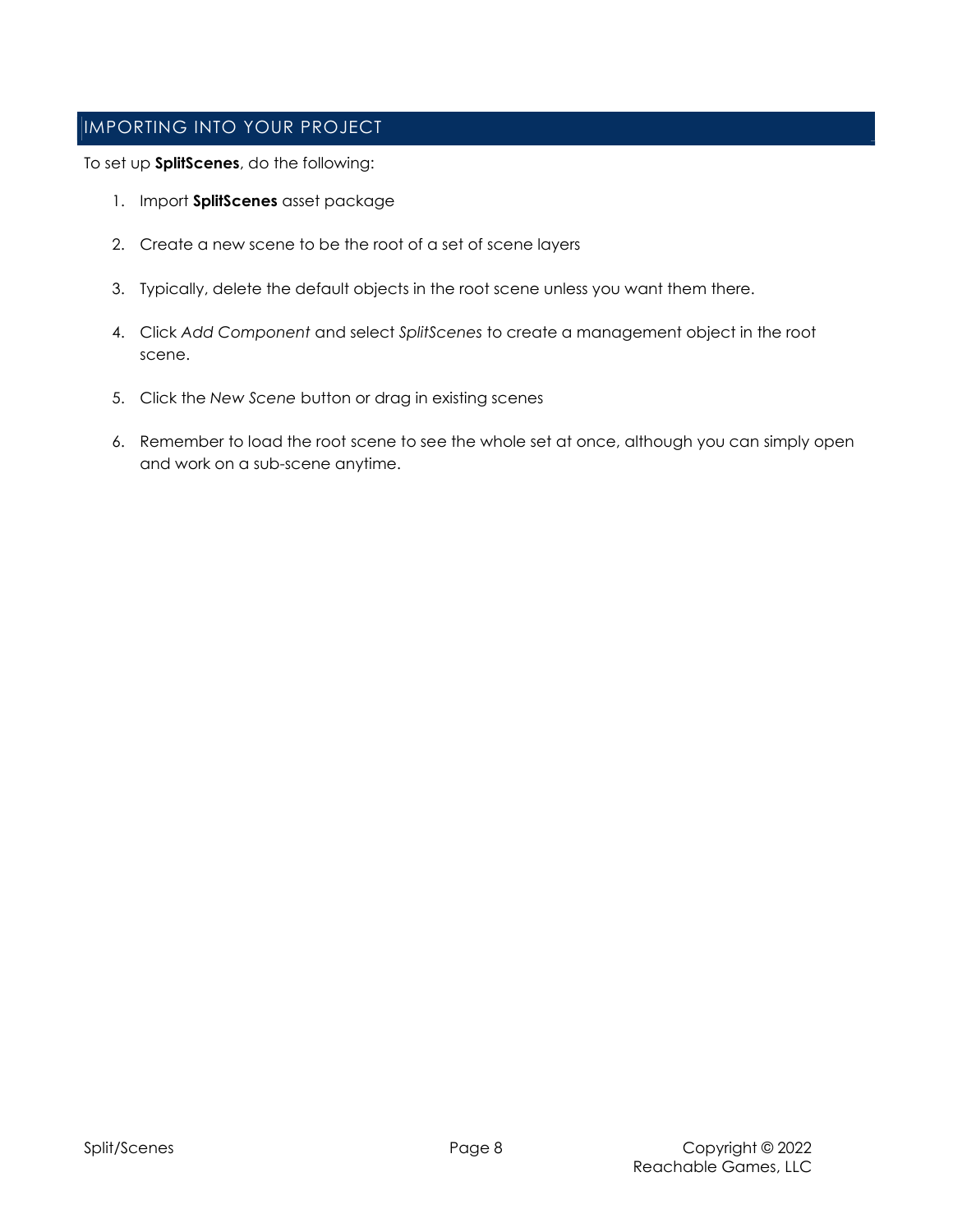## FEATURES

SplitScenes is a great tool for getting teams to work together without worrying about stomping each other's work. It also helps with revision control merging problems by separating out content into different scene files that can be organized by content type or individual contributor or whatever method suits your workflow. Something similar could be done with prefabs in a scene, but not with the convenience or clarity of additive scenes, nor with the flexibility of dynamic progressive scene loading. With a scenes-as-layers workflow, you can easily build levels where different people can be working simultaneously and constantly sync each other's work, without worrying about conflicts—live. That's the holy grail.

### HOW TO USE THE GUI



Although the custom inspector for this tool is relatively simple, here's a thorough explanation of each feature you can see, plus a few you might have to hunt for.

- 1. Debug Logging: If you are having any problems with SplitScenes, check this box and you will see every action it takes and exhaustive details about what phases Unity is operating in during transitions. This is probably not useful information except if you want to submit a bug report, then please do turn this on and send a log.
- 2. Load on Play: If checked, the scene on this row will be loaded at runtime. If unchecked, this scene is only loaded in the Editor. This is useful for situations where you have reference material or associated concept art that is needed during development only. You can also use this to have debugging tools in a scene that can quickly be included or excluded with a single checkbox. Also useful if you place your enemies in one scene and your environment in another, so your artists can toggle off enemies while inspecting their work. And dozens more purposes…
- 3. Active While Loading: You can create a GameObject, connect it here, and when the full set of scenes are loaded, it will be activated, giving you a chance to initialize things. When the set of scenes is unloading, it will be deactivated first, allowing you to save any state or perform transitions you need. Just remember to leave it disabled otherwise it will trigger immediately on start, which defeats the purpose.
- 4. **Scene selector:** This conveniently accepts SceneAsset types. Be aware that in Unity, all scenes are actually loaded by path or index. SplitScenes loads everything by path, since the Build Scene list changes all the time. If you change the path of a scene, whether dragging or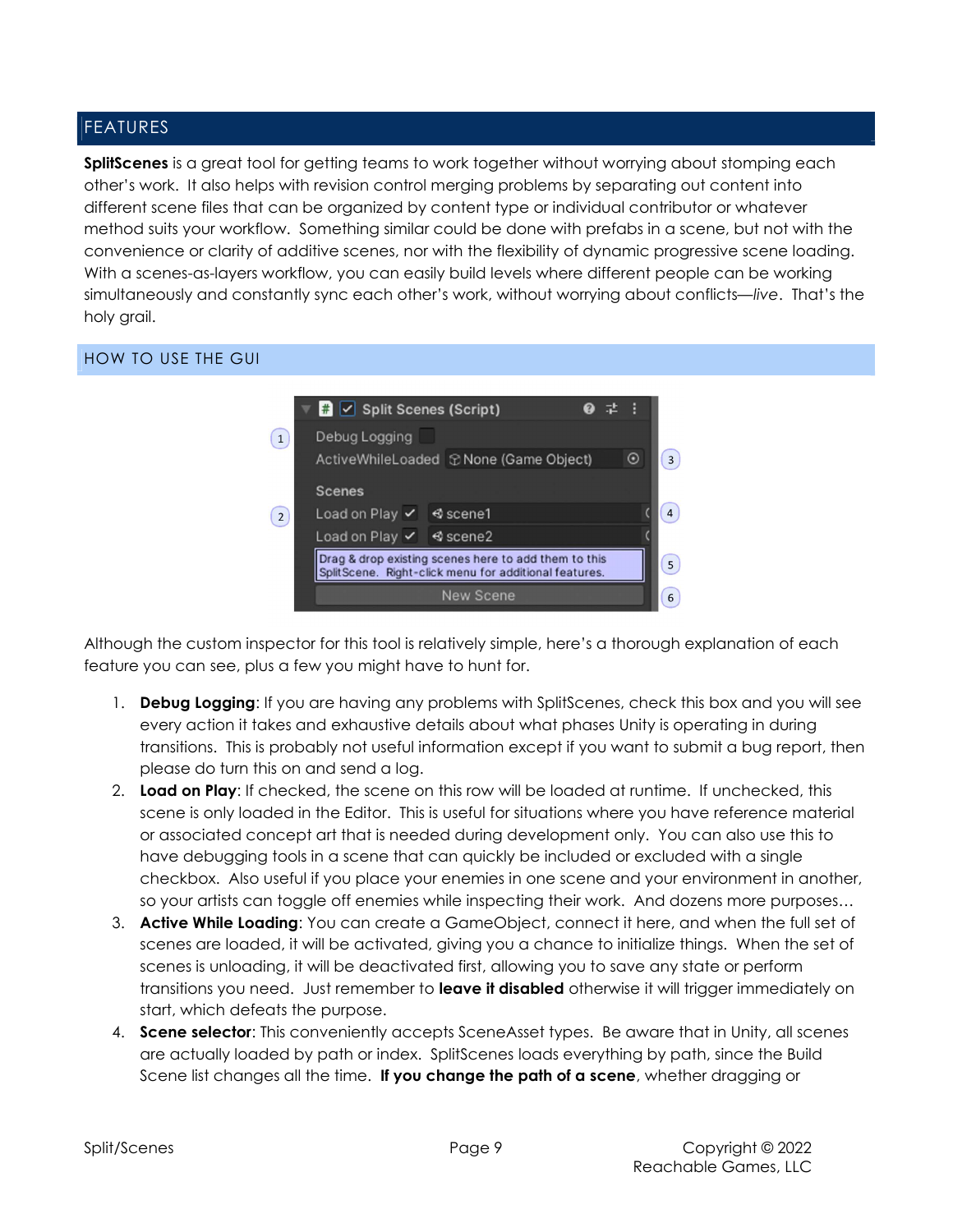renaming, make sure you open any SplitScenes object that references it. The path is automatically updated under the hood when it activates, so just clicking on it should suffice.

- 5. **Add-by-drag-and-drop:** To add an existing scene to a SplitScenes, just drag it to the blue square. The inspector is smart enough to reject duplicate scenes or non-scene objects. This will add the scene to the bottom of the list. You can adjust the order with the Right-Click context menu.
- 6. New Scene: To add a new scene quickly, just click this button. It automatically names the new scene, saves it to disk, and adds it to the list. Very convenient.



7. Right-Click Menu: To arrange the order of scenes, just right-click anywhere on that row and select Move Up or Move Down. To remove that entry, select Delete. Don't worry, Delete only removes the scene from this list, no actual scene files are harmed.

| Tools Window<br>Help        |                          |  |                   |
|-----------------------------|--------------------------|--|-------------------|
| I<br><b>ReachableGames</b>  | <b>SplitScenes</b>       |  | Use Scene Locking |
| <b>Asset Store</b><br>Scene | <b>Check for Updates</b> |  |                   |

8. **Tools Menu:** Check for Updates allows you to quickly pop up a browser window that shows what the versions are for all the Reachable Games tools, including SplitScenes. Use Scene Locking allows you to completely disable the Lock icon behavior added by SplitScenes. Although we think it's great, you may disagree. We can still be friends, but we might raise an eyebrow at you in the subway.



9. **Unlocked**: This scene's contents are allowed to change, be picked in SceneView, and saved without alerting you. This setting persists across sessions so you don't need to constantly unlock the same scenes.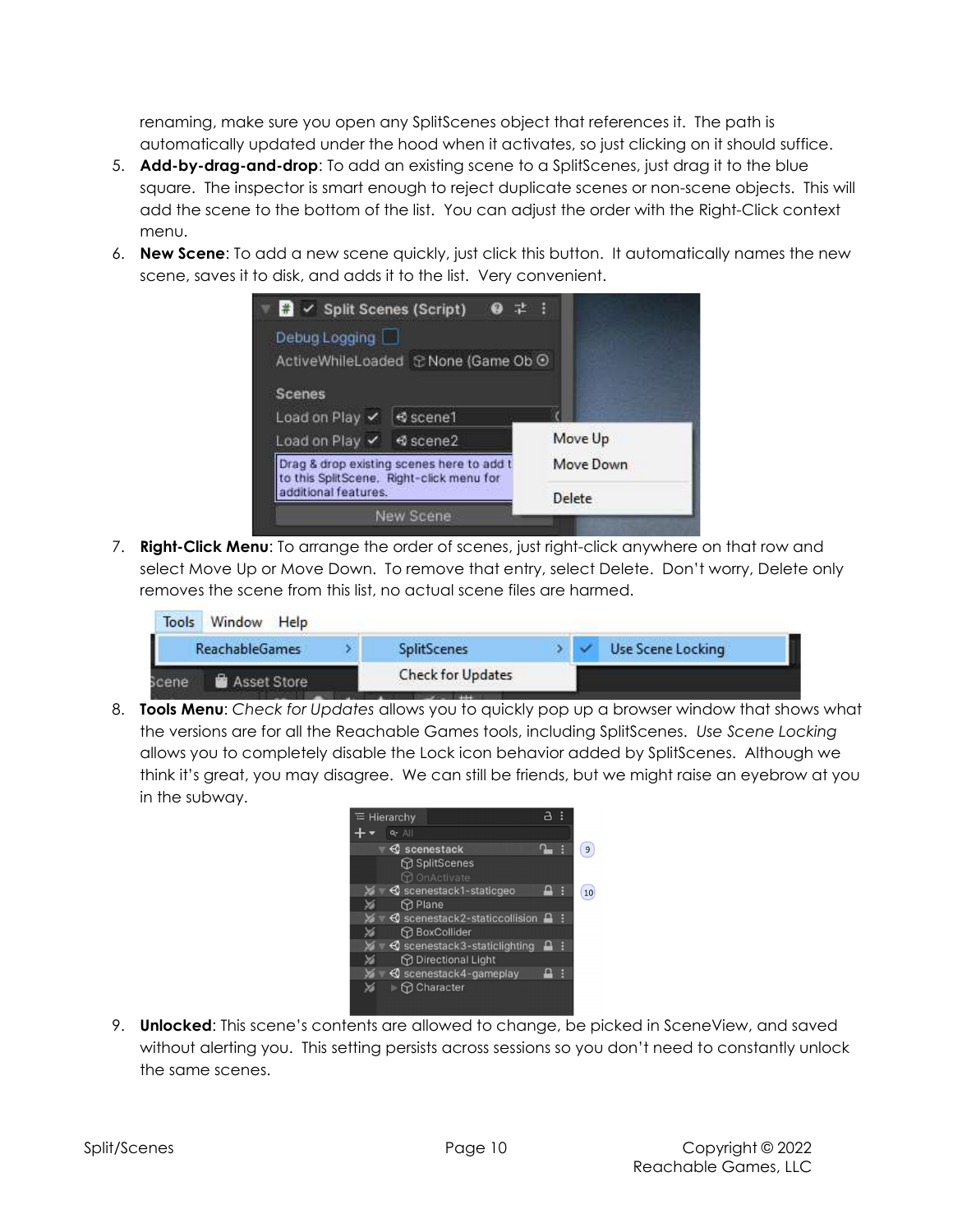10. Locked: This scene's contents cannot be picked in the SceneView, and if it does somehow change, you will be alerted if you try to save the contents. You can still save, but you have the option to ignore the save operation for this scene. Also, if you have a modified scene and try to Lock it, you will be asked whether you want to save the scene before locking it, or discard the changes and revert back to whatever is on disk.

## MULTI-SCENE ACTIVATION

With SplitScenes, all the sub-scenes are loaded asynchronously at the same time, which may cause them to complete in random order. Unity provides a method for delaying the activation of a scene, and we take advantage of this to ensure none of the scenes are activated until they are all done loading. The previous version of SplitScenes had trouble activating all the scenes at once, but this new version triggers activations of all the scenes in order, on the same frame! You can verify this by looking at the Console output on the scenestack example scene when you hit Play. For now, though, consider using a loading screen if you are likely to load scenes directly in front of the player camera.

### REFERENCE COUNTED SCENES

The roaming example demonstrates a very simple trigger volume-based scene loading system. This works because the set of scenes loaded at any given time is reference counted, meaning multiple SplitScenes objects can ask for a scene to be loaded and as long as at least one remains, the scene does not get unloaded. Feel free to come up with more clever ways to use this for open world exploration games, or portal-loading methods in shooters, etc.

## ALL SOURCE IS INCLUDED

If you want to change the way it works, knock yourself out! It's a great starting point for building your own multi-scene workflow. Please do not expect support for any code changes you make.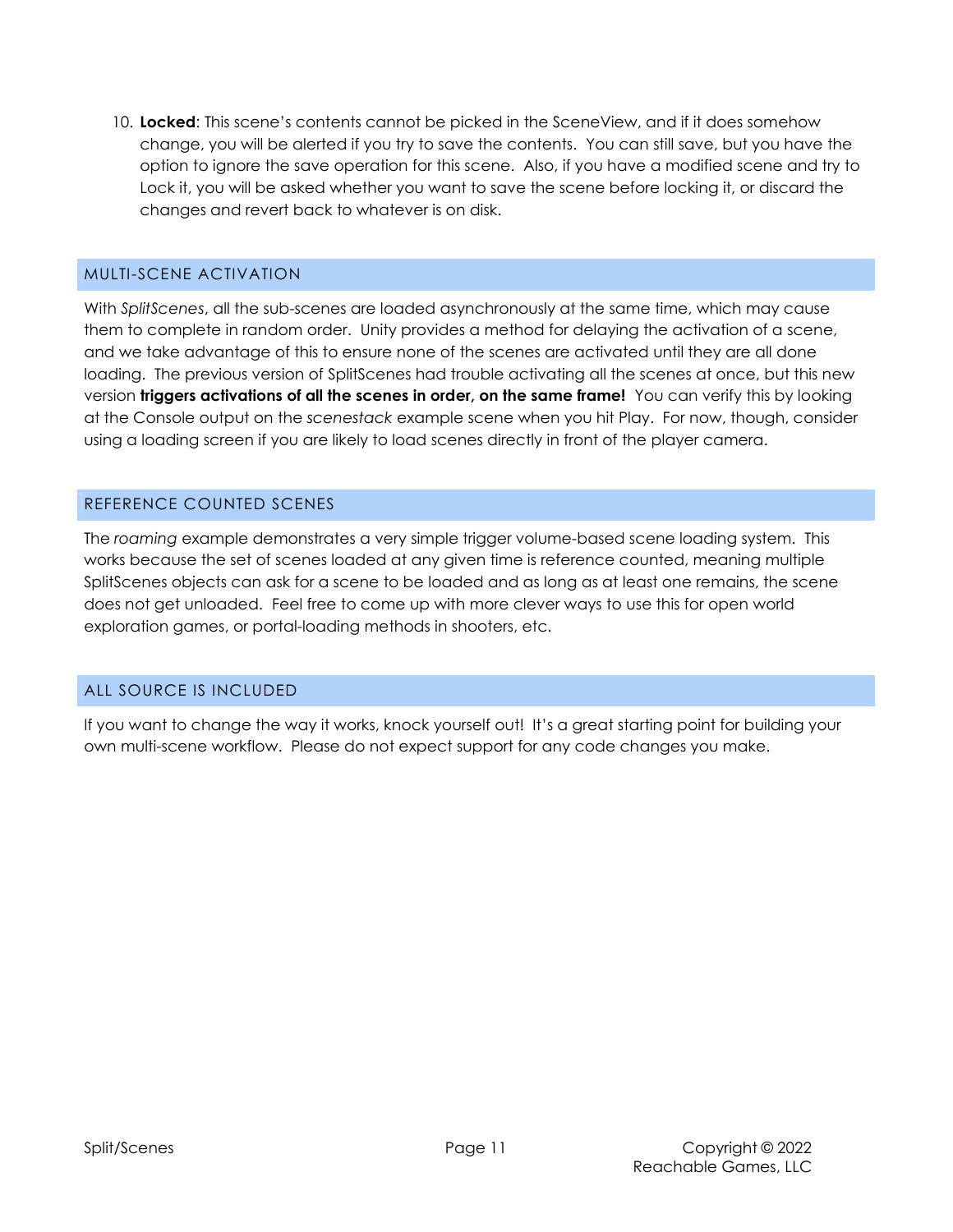## SUPPORT

Please read all the documentation. We put a lot of effort into it, and hope that it exceeds your expectations. In the event you have further questions, please check the following web pages for more details about this asset:

Our Website: https://reachablegames.com/unity-assets/

Unity Forum: https://forum.unity.com/threads/624757/

If you find that none of the above can answer your question, you may contact us at support@reachablegames.com, but know that we always handle support requests first that include:

- 1. Invoice Number
- 2. Unity Version
- 3. Asset Version
- 4. Links to screenshots or small sample projects on DropBox or similar sharing site describing the problem.
- 5. Kindness. If you are mean, rude, harassing, or hateful, do not expect a response.

As a matter of common sense, we do not offer support to free customers except as time permits.

Finally, if you are looking for a feature that is not currently supported, understand that we are a business and get many such requests. If you need a custom feature that is important enough to your product to pay for its development, contact us about it.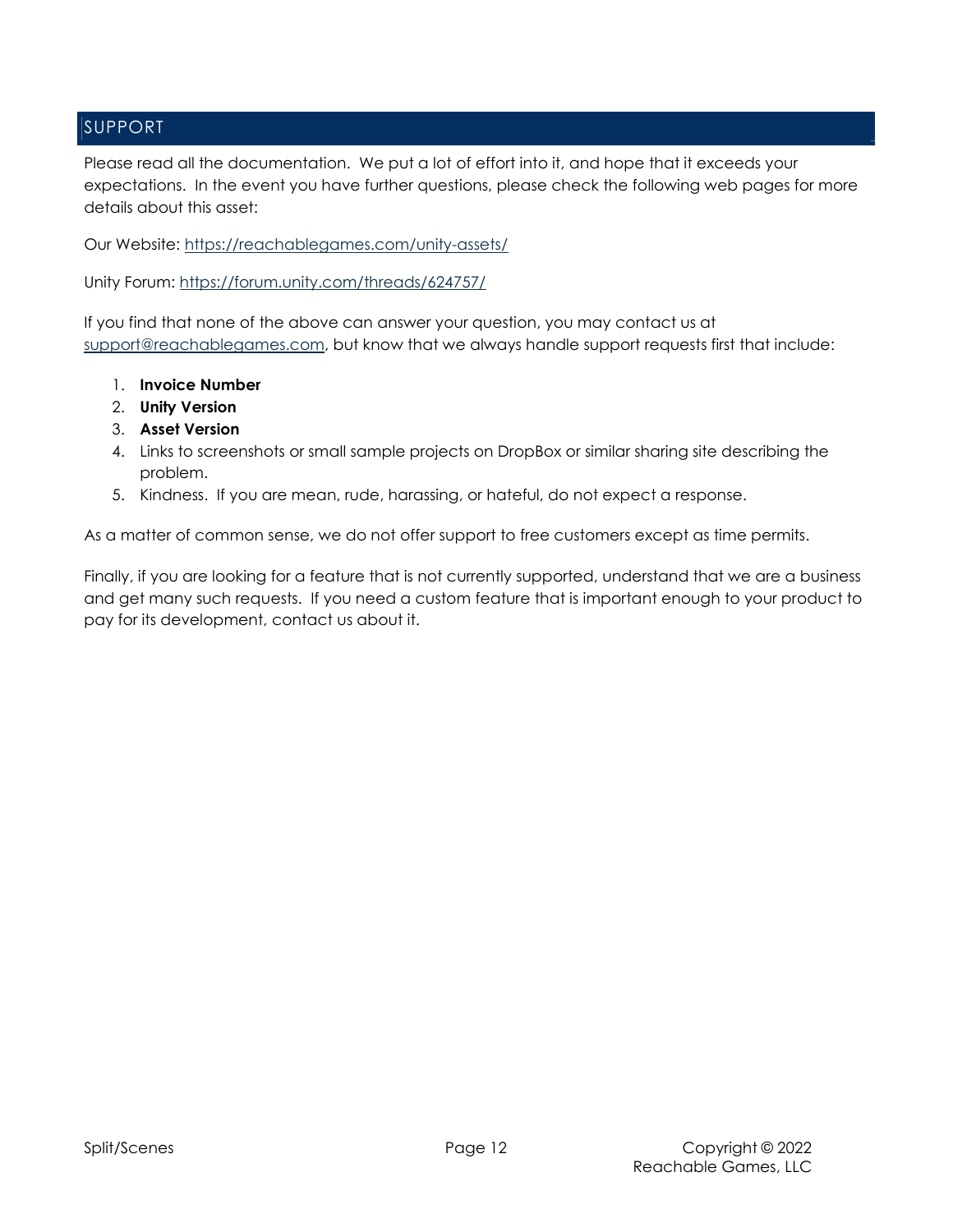## ABOUT US

Reachable Games is located in the beautiful hill country of Austin, Texas USA. It was founded by Jason Hughes, who has been a professional game developer since 1995, at Origin Systems. He has worked on many AAA games and with many recognizable companies. As a generalist, Hughes has worked on nearly every kind of game platform in every capacity—from graphics tools to AI to UI/UX to game design to shader writing to database management to networking and server development. It turns out this is the right skillset to help improve the Unity development experience for other developers.

We currently have several other assets on the Asset Store. For what it's worth, they are all built because we are working on projects of our own and both need and use them on a daily basis. If you think this one is great, chances are the others will help you out too.











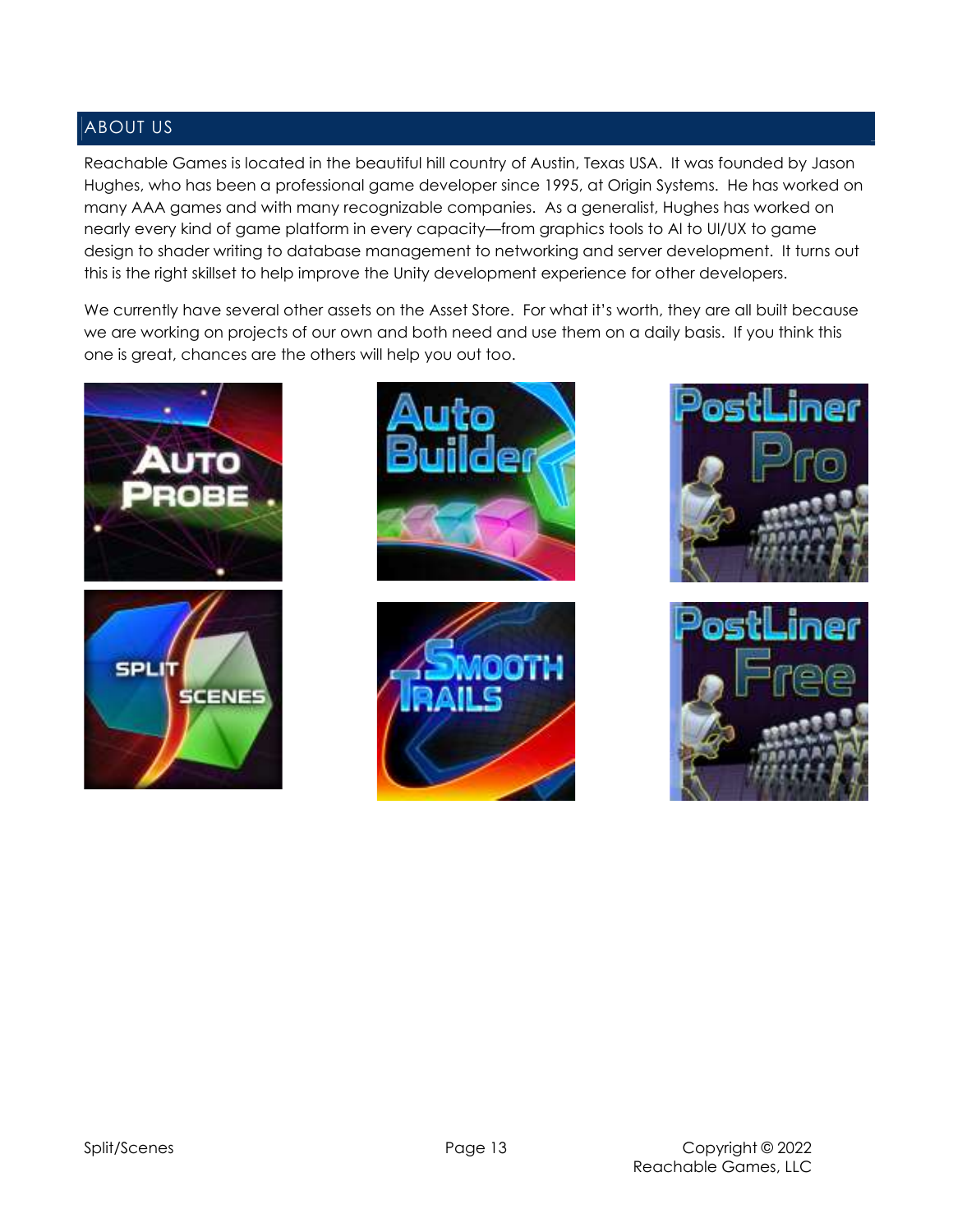## RELEASE NOTES

### V2.3 MAY 1, 2022

 Fixed a severe bug where a modified scene would ask if you wanted to save the scene. If you said "Save" or "Don't Save" it meant save, only "Cancel" meant do not save. This sometimes would clobber your data, obviously. This is a bug in Unity not my code: EditorSceneManager.SaveCurrentModifiedScenesIfUserWantsTo()

### V2.2 JULY 12, 2021

 Reworked the Scene Locking logic to prevent an occasional bug where scenes would be marked modified when changing the selection status of the scenes at the wrong times.

#### V2.0

- Huge rewrite, including requiring Unity 2019 as the minimum version.
- The SplitScenes inspector now does all the work and the old SplitScenes Editor Window is gone.
- Added a Lock button over the Hierarchy Window, for more convenient locking of scenes.
- Moved the storage of Lock status out of the root game scene and into EditorPrefs, so your settings don't affect other people or dirty your scene.
- Added a Menu toggle to disable Lock entirely, also just stored on your machine.
- Added proper reference counting for loaded scenes, which makes big world async loading possible.
- Too many quality-of-life improvements to list. Check out the video when it's posted in the store.

### V1.5

Revised the error handling for UnityWebRequest now that the interface changed in 2020.2.

### V1.4

Simplified version checking popup.

#### V1.3

Worked around a full editor crash introduced by a bug in Unity 2019.3.

#### V1.2

- Added better styling for Pro skin.
- Added synchronization and ordering to scene initialization after all loads are finished.
- Added DoLogging checkbox and swept all the noisy console logs into conditionals.
- Cleaned up namespaces around the code, upgraded the web popup.
- Got SplitScenes working in 2017.4LTS.
- Updated documentation.

### V1.1

- Documentation
- Fixed various bugs relating to deleting scenes, moving them in projects leaving broken path links, and so forth.